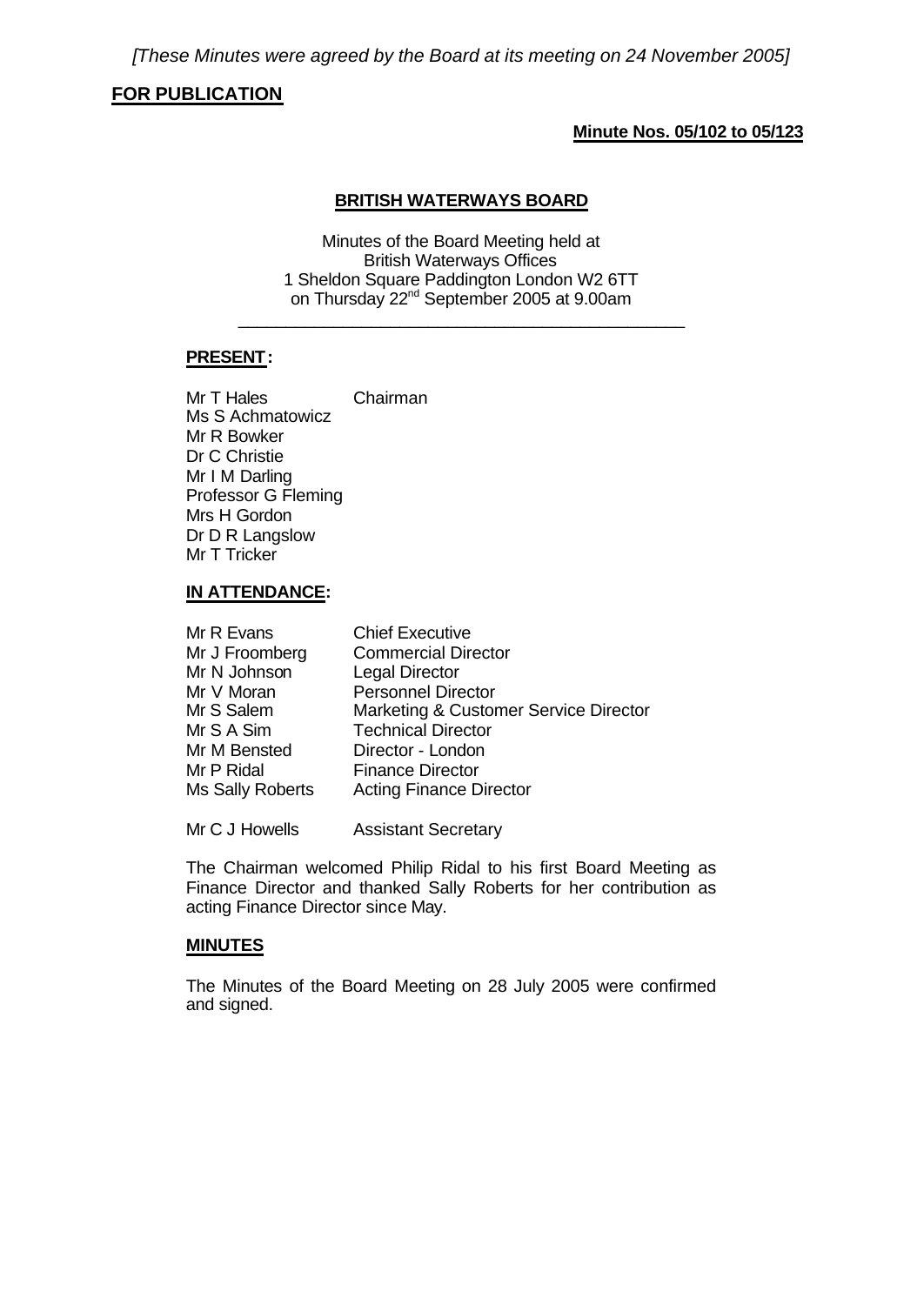## **MATTERS ARISING**

## **Fair Trading (Minute 05/88)**

05/102 Mr Tricker reported on behalf of the Fair Trade Group that the prospects of progress in the discussions with BMF on its fair trade concerns had received a setback with the receipt of a four page legal opinion from the BMF Counsel in response to his informal email. There was a further meeting with BMF on 26 September. BW would continue to make the case, supported clearly by its own Counsel's legal opinion that its procedures were robust and it was trading fairly. BW would also seek input from BMF on the brief for OXERA on the economic issues.

> Dr Langslow referred to BW's commitment to publish the PWC report on the marina protocol. This had been sent to BMF some time ago and was, therefore, in the public domain. The Audit Committee had agreed that the report should now be published on BW's external website.

## **London Olympics 2012 (Minute 05/89)**

05/103 The Director London confirmed that the BW brochure "The Bow Back Rivers" would be updated in October (particularly the photographs) and re-issued.

## **Cotswold Canal Restoration (Minute 05/92)**

05/104 The Commercial Director confirmed that the prospects for commercial sponsorship of the canal restoration had been assessed, but were not significant in terms of the total funding gap. (See also Minute 05/108).

### **CHIEF EXECUTIVE'S REPORT & FINANCIAL REVIEW**

05/105 The Board noted BWB 3198.

### **Financial Performance**

05/106 The Group Financial Controller presented the highlights of the Financial Performance for the five months to 31 August and the forecast full year outturn.

> Dr Christie noted that the Falkirk Visitor Centre was performing under budget and questioned whether there were issues for BW attractions generally. Board Members pointed to their own, albeit sometimes anecdotal evidence, of a fairly general decline in visitor numbers. The Chief Executive added that the Association of Leading Visitor Attractions, of which BW was a member, had evidence that paid attractions were suffering a decline and that whilst numbers were up at free attractions, spending was reduced. Mr Evans added that the costs of the BW's Visitor Centres were kept under close review. It was agreed to review the position again at the next Board Meeting when the Quarter 2 year-end re-forecast was available.

> The Board welcomed the cash flow statement for the five months ended 31 August. The Finance Director advised this would be refined and improved further and included in the full management accounts from now on.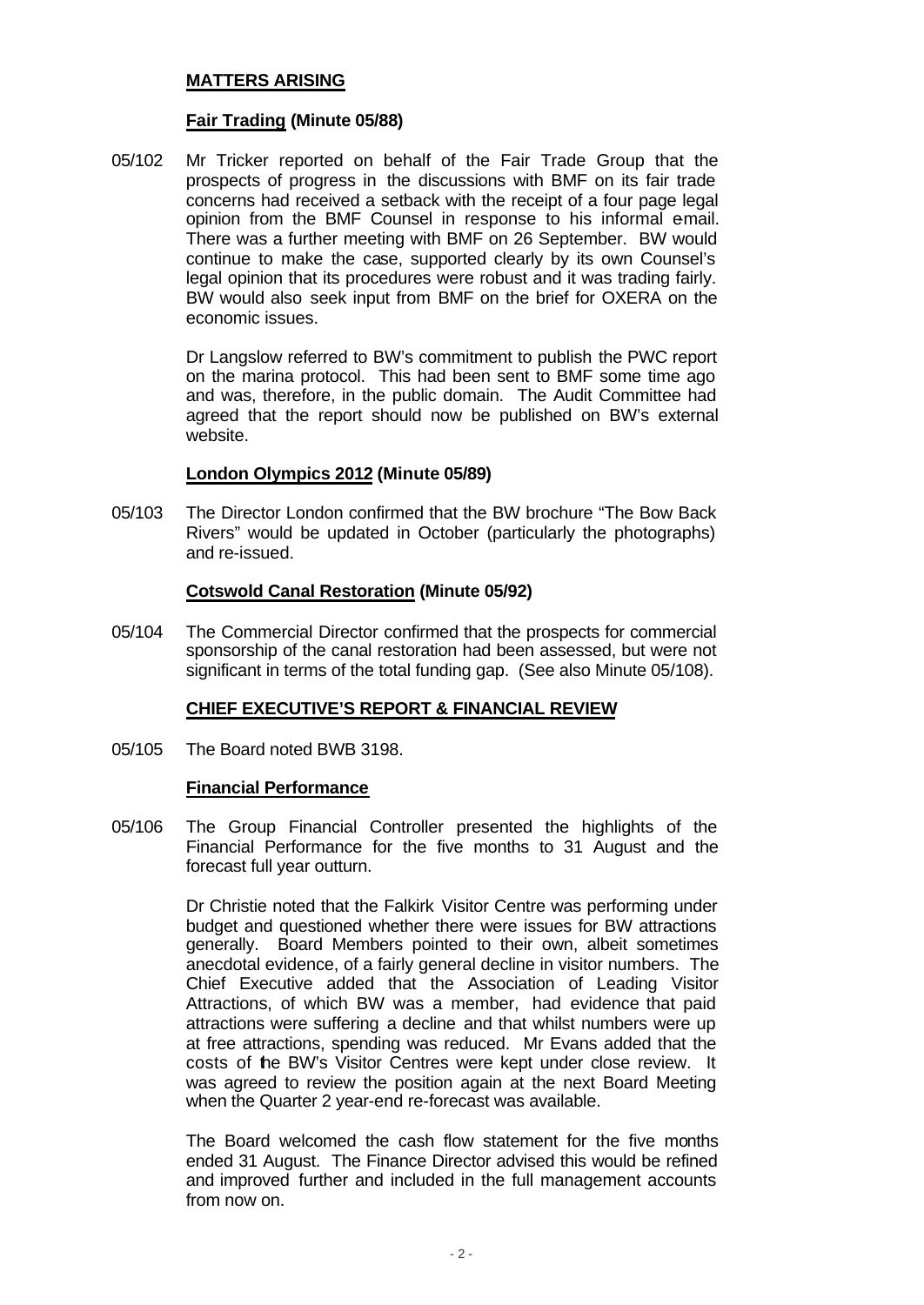## **Managing Director Units**

05/107 The Board noted the Chief Executive's decision that with the Managing Directors having successfully performed the crucial role of establishing the new Business Units in BW, the time was right for further changes to take the business forward. The changes were as set out in BWB 3198.

> In response to comments from Board Members on the changes, the Chief Executive confirmed he was confident there would be no adverse impact on the effectiveness of his own role or in meeting BW's priorities for regeneration and for the Olympics. He felt the changes would be welcomed in the business.

> The Chairman commented that the Board recognised that the appropriate BW operational structure was a matter for the Executive. Its own interest would be in terms of ensuring proper succession planning in BW, and this would be considered at the next Nominations Committee meeting. It would also wish to be satisfied that the level of the Chief Executive's overall responsibilities were manageable.

# **Cotswolds Canal**

05/108 The Chief Executive gave an update on the meeting with major stakeholders on 15 September when the project funding gap of £9.2 million had been discussed. Mr Evans advised that the meeting had been constructive, but that the prospect of increased funding was not good. Several stakeholders had, however, suggested they might help underwrite the risks. The possibility of reducing some of the quoted costings for the works had also been raised. His response to this was that he had to work on the basis of the costs as they stood unless there was reliable evidence to do otherwise. If the partners were able to come close to funding the gap, then he would be prepared to ask his Board for a contribution.

> The Board endorsed the Chief Executive's approach and that every effort should continue to bridge the gap. It was agreed that any underwriting of risks would have to be contractually sound. It was recognised that a potentially most difficult decision was only a few weeks away.

### **Waterscape**

05/109 It was noted that the review by the Waterscape Board of the options for the future of Waterscape would be completed shortly. The Executive would wish to discuss its decision with the Chairman as well as Mr Bowker and Ms Achmatowicz, who had taken a special interest in Waterscape, in advance of the next Board Meeting so that it could move ahead quickly and implement it.

# **Chief Executive's Briefing**

- 05/110 Board Members commented on and received amplification on topics in the Chief Executive's briefing:
	- it was accepted that the wording in Plan for the Future announcing the downgrading of the Bedford/Milton Keynes Link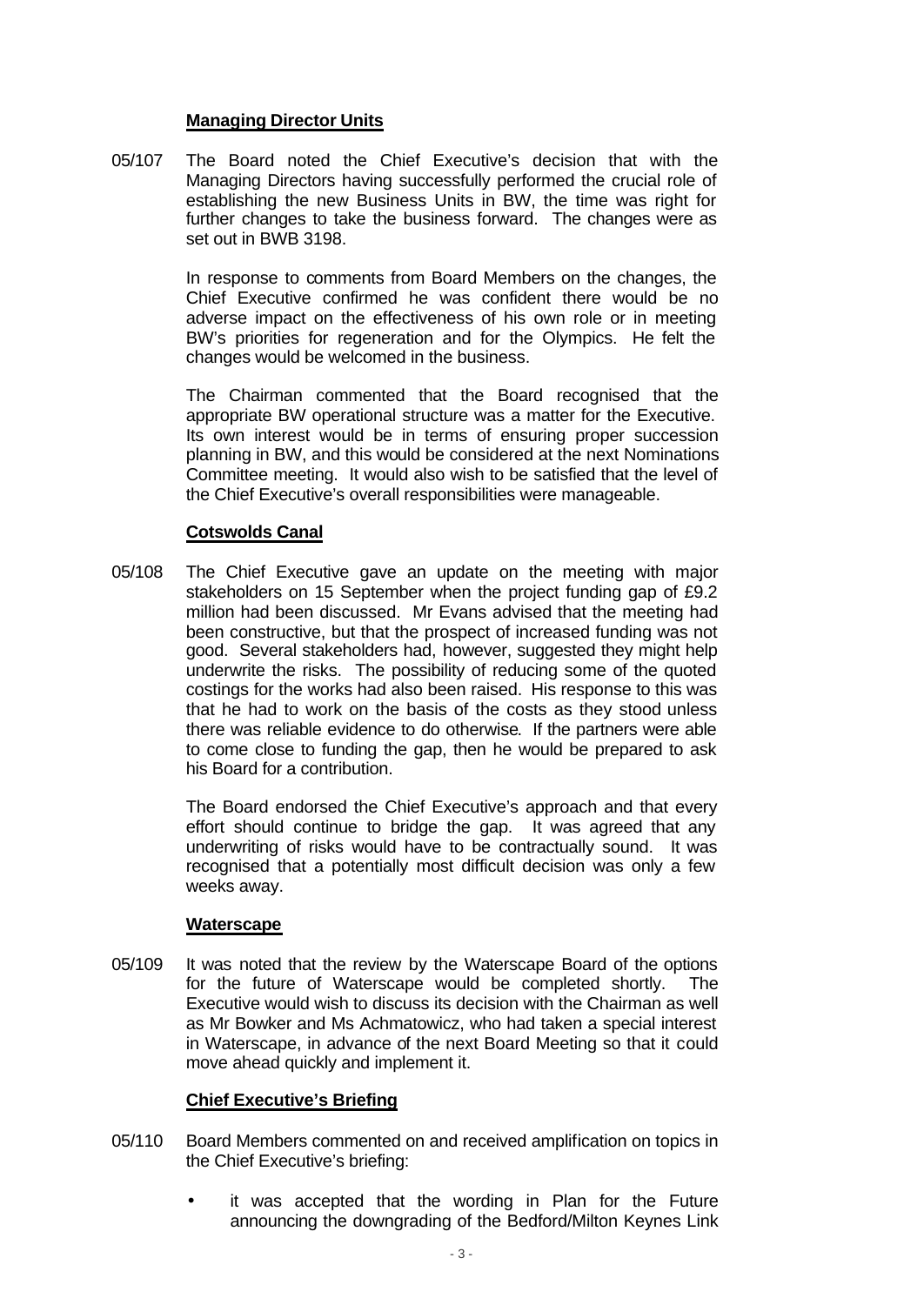from priority one status could have been better and less disruptive to the project's ambitions. Planning and prioritising restorations was on the agenda for discussion with BWAF;

- the media initiative to explain BW's responsible approach to caring for its historic estate was welcomed by Dr Langslow but he felt more could be done locally to demonstrate this to canal communities;
- it was accepted lessons should be learnt by BW from its failure to gain Millennium Commission approval for its proposal to restructure the visitor attraction offer at Standedge;
- referring to proposed waste recycling centres on the Trent & Mersey Canal, Mr Tricker recommended contact with Lichfield Council which was at the forefront of waste recycling in the UK. The Technical Director and Professor Fleming would review the scope for transporting waste on canals outside the meeting and report their conclusions;
- whilst there would not be a reception for MSP's before the Scottish Annual Meeting on 29 September, it was proposed to hold one early in 2006;
- Ms Achmatowicz reported that BW had been an award recipient at a recent SUSTRANS Award Ceremony. She then highlighted the reported increased use of towing paths for cycling in London and the discussion on managing potential towpath conflicts at the staff reception the previous evening. Much work was being done by Transport for London in this regard and SUSTRANS had issued good best practice guidance. The Board agreed that BW should engage with all involved to effect the best possible multi-use arrangements. The Customer Insight Programme would provide helpful information.

# **HEALTH & SAFETY MAN AGEMENT REPORT**

05/111 The Board considered BWB 3197 by the Technical Director.

The Technical Director advised that whilst good progress had been made in reducing reportable incidents and BW remained on target, the rate of the improvement was slowing. The Executive was resolved to redouble efforts, not least since the performance of those who BW benchmarked against was also continually improving.

The Board accepted that the response to some reportable incidents might seem overly detailed, e.g. replacing glass mugs with plastic and not using hand mowers in wet conditions, but this was felt to be justified in terms of the goal of no reportable incidents.

# **INVESTIGATION INTO THE DIVING ACCIDENT AT UPPER LODE**

05/112 The Board received a report by the Legal Director and a member of his enquiry team on the preliminary findings of his investigation into the fatal diving accident at Upper Lode Lock on the River Severn.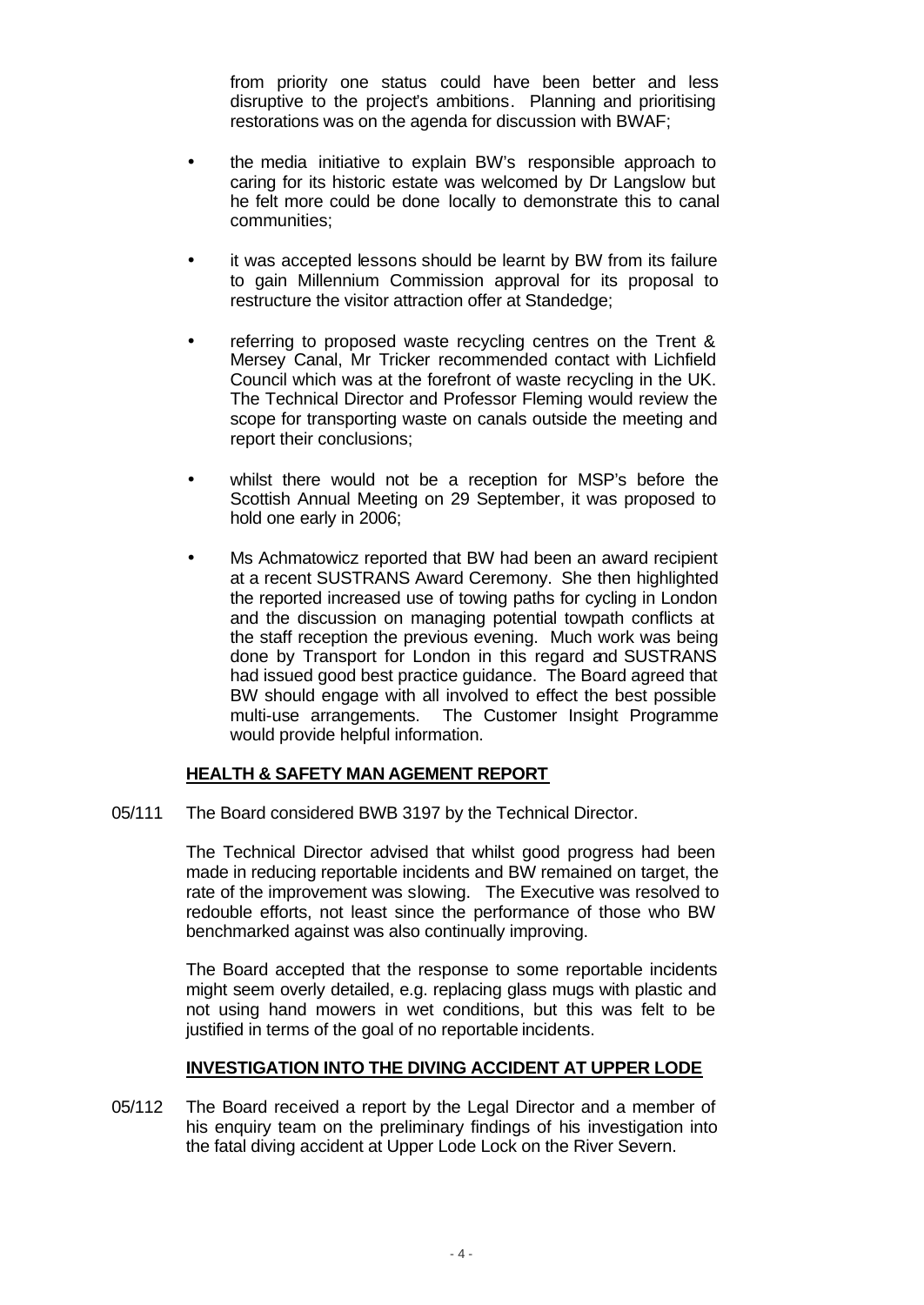# **COMMERCIAL UPDATE & COMMERCIAL PROJECTS**

05/113 The Board considered BWB 3196.

### **Investment & Disposal Strategy**

05/114 The Board noted progress on the 2005/06 investment and disposal strategy.

### **Property Portfolio Update**

05/115 The Board noted the additional information on the property portfolio performance as requested at its previous meeting. The Commercial Director invited comments outside the meeting on the type of information provided and whether this met the Board's needs.

## **Wood Wharf**

05/116 *[Text omitted as commercially confidential]*

# **Willow Grange Disposal & Relocation of Head Office**

05/117 The Board considered an update and recommendation on the proposed sale of BW's Head Office at Willow Grange and the proposed relocation to Apsley Mills, near Hemel Hempstead.

> On Government Approvals required, the Commercial Director advised that Treasury and DEFRA approval was expected to be needed for the procurement of the proposed new office at Apsley. He continued that DEFRA had confirmed that Government authorisation was not required for the office relocation.

> The Chief Executive confirmed that no significant relocation costs were expected.

> The Board agreed to delegate authority to the Chief Executive for taking the final decision on the best offer for the disposal of Willow Grange and endorsed the intention to conclude an option for the purchase at Apsley of a 1.25 acre site. It was further noted that the final deal proposed would be subject to subsequent Board approval.

### **Festival Waters, Stoke on Trent**

05/118 The Board noted that further to its decision in November 2004 to approve a joint venture company with St Modwen plc, to be known as Festival Waters Limited, the partners had now decided for reasons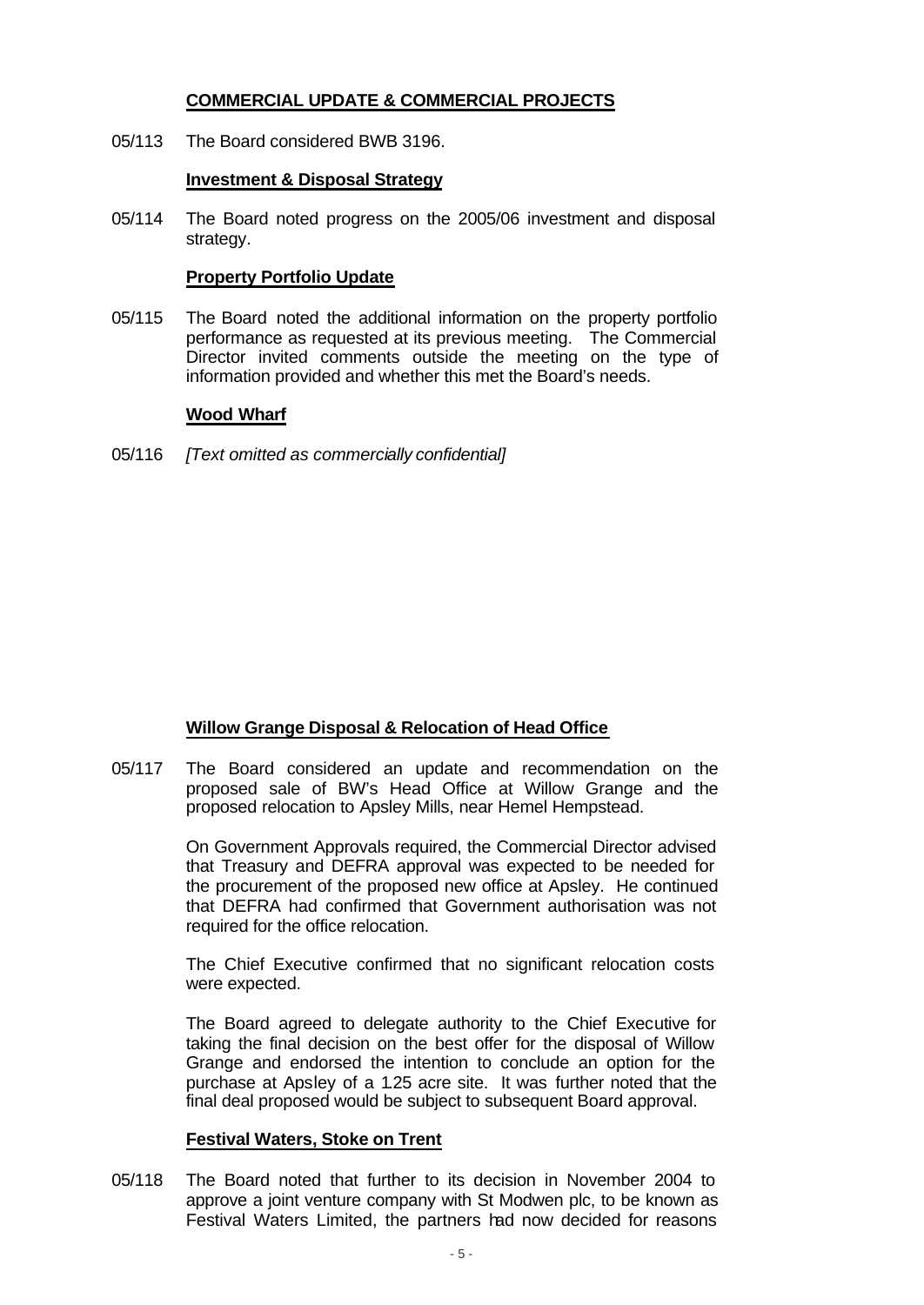given in the Board report that formation should not proceed.

The Chief Executive confirmed that BW's relationship with St Modwen was good and BW continued to be seen as a key player in the area. There were no adverse PR implications.

The Board noted the following projects approved by the Executive:

- **Aquiva Floating Hotel** lock out agreement leading to a lease for the Aquiva Floating Hotel at Thames Quay, Isle of Dogs. *[Text omitted as commercially confidential].*
- **Loughborough Canal Basin** capital investment of *[text omitted as commercially confidential]* cash, plus land value of [*text omitted as commercially confidential]*. Land assembly, infrastructure procurement and reconfiguration of public space and waterspace at Loughborough Canal Basin. The land is to be traded for residential development and student accommodation.
- **Braunston Pumping Station** £422k commercial capital for the construction of a permanent pumping station at Braunston to facilitate new marina development.
- **Albion Mill, Canal Street, Clayton-le-Moors, Accrington** purchase of the long leasehold interest in canalside site and buildings, at a total project cost of [*text omitted as commercially confidential*]. A land assembly and regeneration project in partnership with Hyndburn Council.

# **AUDIT COMMITTEE MEETING**

- 05/119 Dr Langslow, Chairman of the Audit Committee, gave an oral report on the principal matters discussed at the Committee's meeting on 16 September.
	- the Committee agreed to defer the adoption of International Financial Reporting Standards, to enable more work to be done on its implementation, including a dummy set of IFRS accounts. The intention remains to adopt as an exemplar organisation;
	- the External Auditors Letter has been agreed and will be sent to DEFRA;
	- the Committee noted the improvements to project appraisal and control procedures but that consistent high quality reports had not yet been achieved. It would continue to monitor progress.
	- the External Audit Strategy for 2005-06 was agreed.
	- the Committee had reviewed the effectiveness of external and internal audit functions as required by the combined code;
	- the Committee reviewed risk and suggested some additional topics for the Executive to consider; it was content with risk processes generally and management actions;
	- in reviewing internal audit progress, the Committee welcomed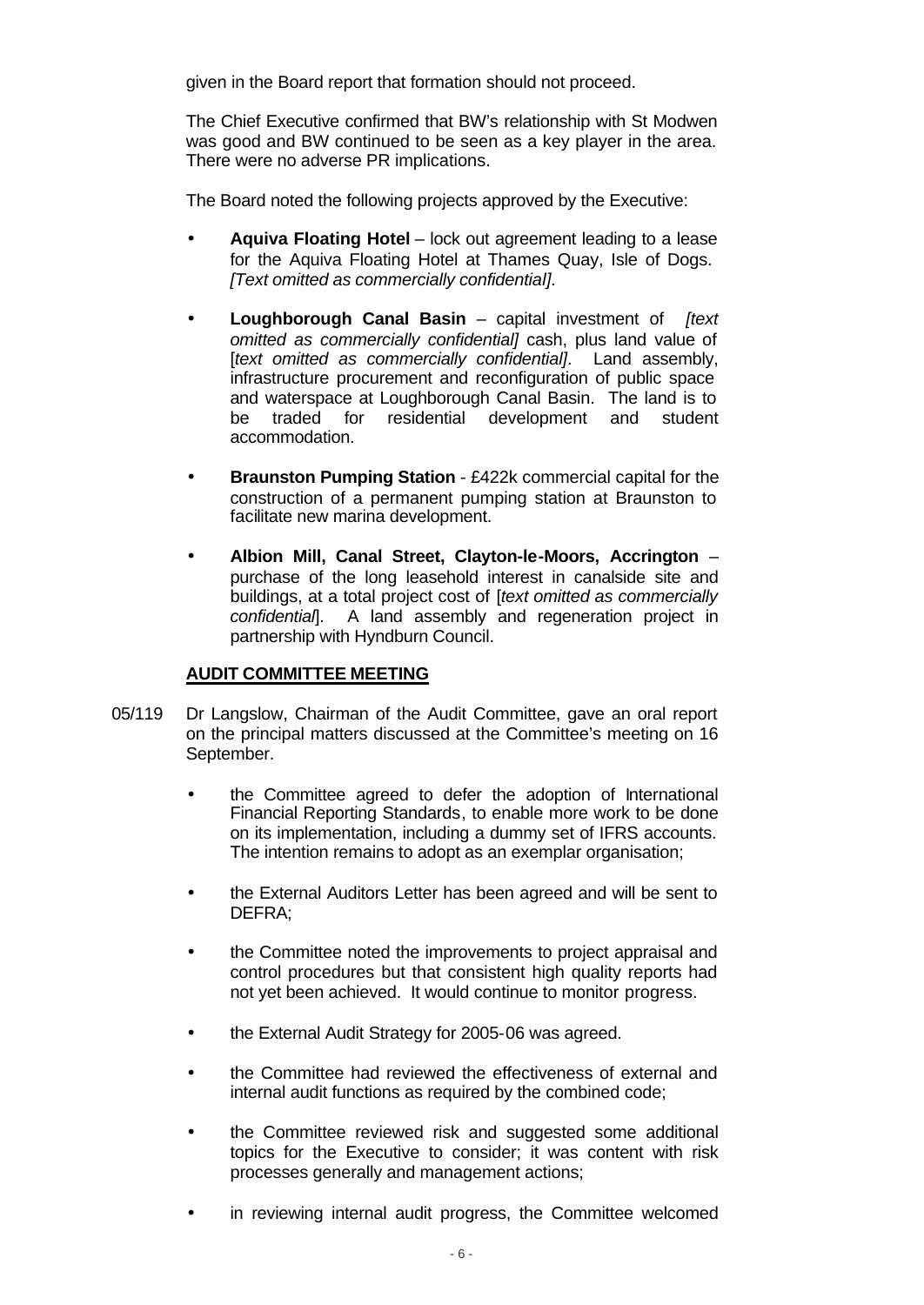the high compliance with inspection procedures now being achieved. The audit finding on project risk management and CDM Regulations was such, however, that the Committee had agreed to re-visit this.

The Board noted that the audit work on the HQ relocation had been instrumental in the Government giving prompt approval to the move. It was agreed the Head of Audit should be congratulated on this.

## **STRATEGIC PLANNING GUIDANCE**

05/120 The Board considered BWB 3199 recommending a timetable for updating the Strategic Planning Guidance for 2006/07 to 2015/16 and the proposed changes to its format and content.

> The Chief Executive invited the Board to consider whether, before embarking on a detailed review, it was timely to undertake a more wide ranging examination of the future options for BW in terms of funding, structure and accountability. Following a discussion, the Board endorsed this approach and it was agreed a report would be presented at its November meeting providing the basis for a full and open debate. A more detailed review would follow in January.

# **FEEDBACK FROM BOARD VISITS**

05/121 The Board considered the views expressed by London staff at the round-table discussion the previous evening.

> Anti-social behaviour had been a particular theme and it was agreed the Executive would progress ideas for tackling this. The Board agreed that it was unrealistic to rely on bye-laws; instead, BW could benefit from the powers of others e.g. rangers, local authorities and the police. This would also be a theme of the November Board Visit to Manchester.

> The Board then reviewed the opportunity of the Olympics for furthering its aspirations for the London Canals. This included freight by water, impounding and the legacy.

Specific points from the visit were:

- establishing better top level relationships with the Environment Agency;
- getting closer to DEFRA and ODPM Ministers;
- demonstrating the link of BW's sustainable approach and the Olympic dream;
- demonstrating BW's contribution to land drainage and flood alleviation.

These would be followed up outside the meeting, possibly including a proposal by Professor Fleming for a meeting of key stakeholders to reinforce BW's credentials.

### **SEAL REGISTER**

05/122 The Seal Register shows that documents 18,166 to 18,206 had been